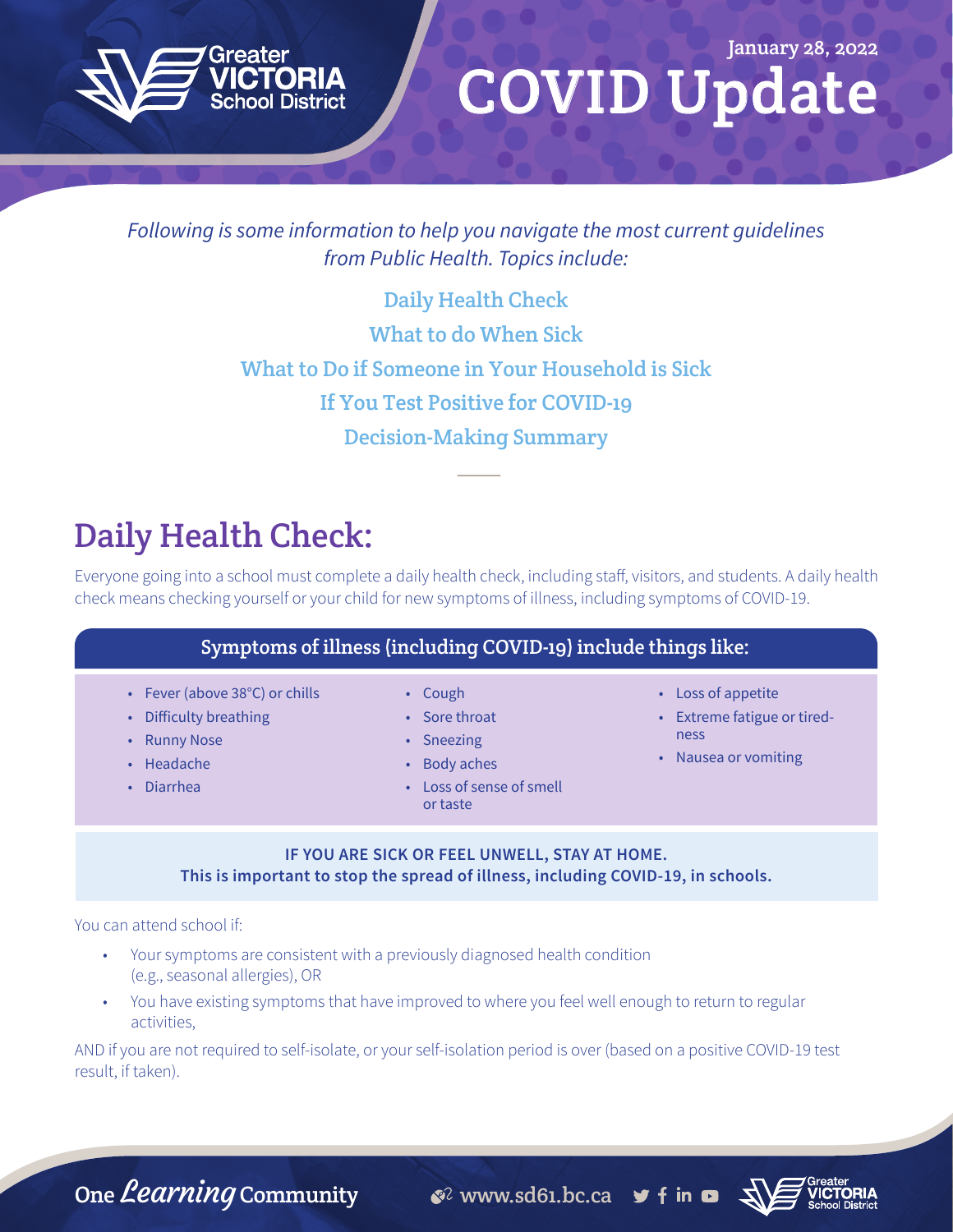### <span id="page-1-0"></span>What to Do When Sick:

If you have mild symptoms of COVID-19, you usually don't need a test. Mild symptoms are symptoms that can be managed at home. Most people don't need testing for COVID-19.

Stay home and away from others (as much as possible) until you feel well enough to return to your regular activities and you no longer have a fever. You should also avoid non-essential visits to higher risk settings such as long term care facilities and gatherings, for another 5 days after ending isolation.

If you have a Rapid Antigen Test at home, use it when you have symptoms. How long you should stay home depends on your test result. Find out more about **[Rapid Antigen Test results](http://www.bccdc.ca/health-info/diseases-conditions/covid-19/testing/rapid-antigen-testing#Test--results)**.

If you do not have symptoms of COVID-19, you do not need a test.

If you are unsure about your symptoms, you can use the **[Self-Assessment Tool](https://bc.thrive.health/covid19/en)**, contact your health care provider, or call 8-1-1.

Testing may be recommended for some people who may be more likely to get severe disease. See BCCDC for information on **[who testing is recommended for](http://www.bccdc.ca/health-info/diseases-conditions/covid-19/testing/when-to-get-a-covid-19-test)**.

## What to Do if Someone in Your Household is Sick:

You can continue to attend school if someone in your household is sick and/or self-isolating as long as you do not have any symptoms of illness and you feel well. This includes if they have tested positive for COVID-19.

Try to stay apart from the person in your household who is sick as much as possible.

Ensure you closely monitor yourself (or your child) for symptoms of illness and stay home if you develop symptoms of illness or feel unwell.

One *Learning* Community Page 2 www.sd61.bc.ca  $\sqrt{2}$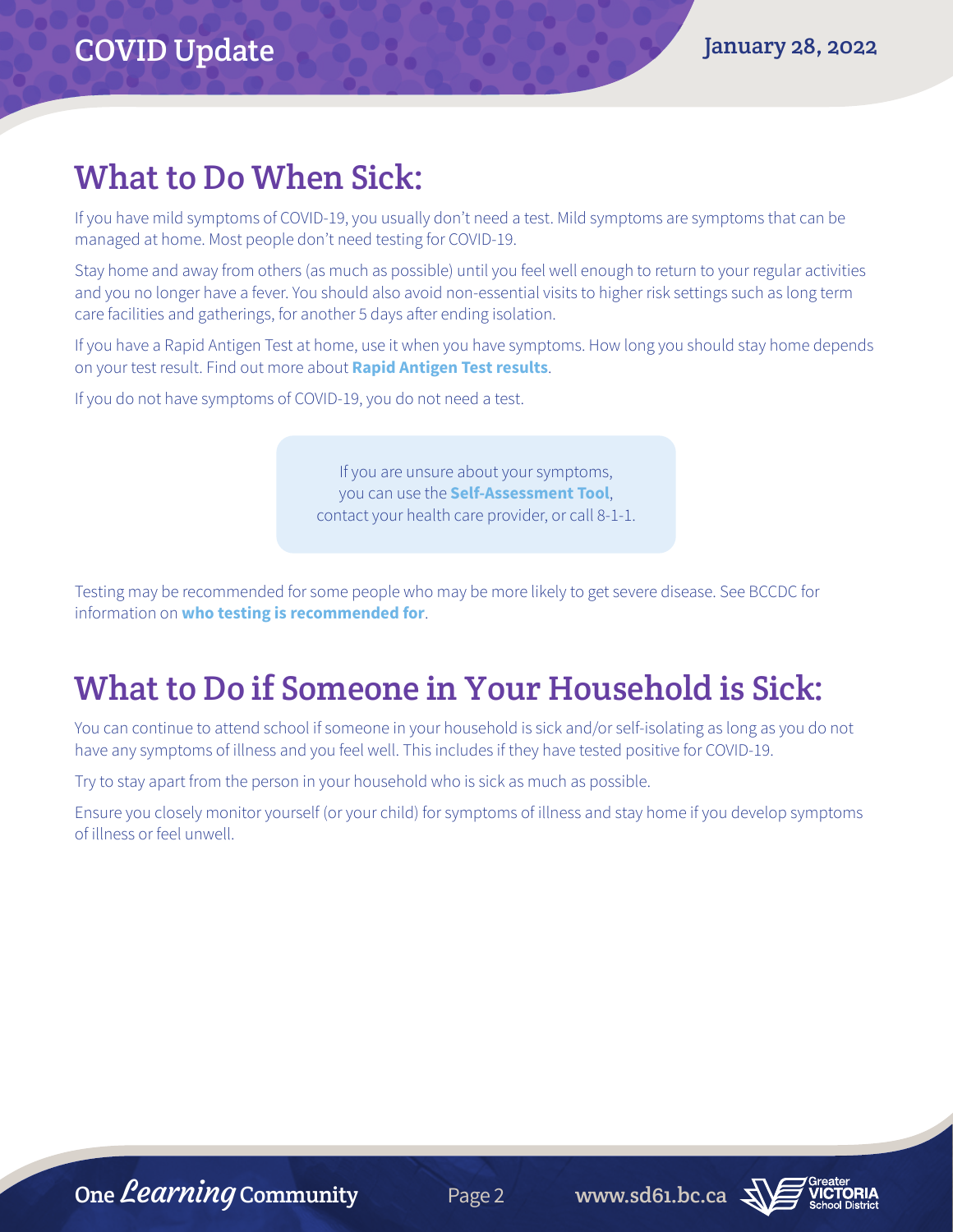## <span id="page-2-0"></span>If You Test Positive for COVID-19:

Your age and vaccination status determine how long you should self-isolate for if you test positive for COVID-19.

| Age                      | <b>Vaccination Status</b>                                     | Guidance                                                                                                                                                                                                                                                      |
|--------------------------|---------------------------------------------------------------|---------------------------------------------------------------------------------------------------------------------------------------------------------------------------------------------------------------------------------------------------------------|
| Under 18 years of age    | Unvaccinated,<br>partially vaccinated,<br>or fully vaccinated | Self-isolate at home for 5 days AND<br>until your symptoms improve and<br>you no longer have a fever. Avoid<br>non-essential visits to higher risk<br>settings like long-term care facilities<br>and gatherings for another 5 days after<br>ending isolation. |
| 18 years of age or older | Fully vaccinated                                              |                                                                                                                                                                                                                                                               |
|                          | NOT fully vaccinated                                          | Self-isolate at home for 10 days AND<br>until your symptoms improve and you<br>no longer have a fever.                                                                                                                                                        |

Close contacts, who are usually others in your household, do not need to self-isolate (regardless of vaccination status), but should closely self-monitor for symptoms. BCCDC has more information for **[close contacts](http://www.bccdc.ca/health-info/diseases-conditions/covid-19/self-isolation/close-contacts)**.

> **If you find it hard to breathe, have chest pain, can't drink anything, feel very sick, and/or feel confused, contact your health care provider right away or go to your local emergency department or call 9-1-1.**



Į